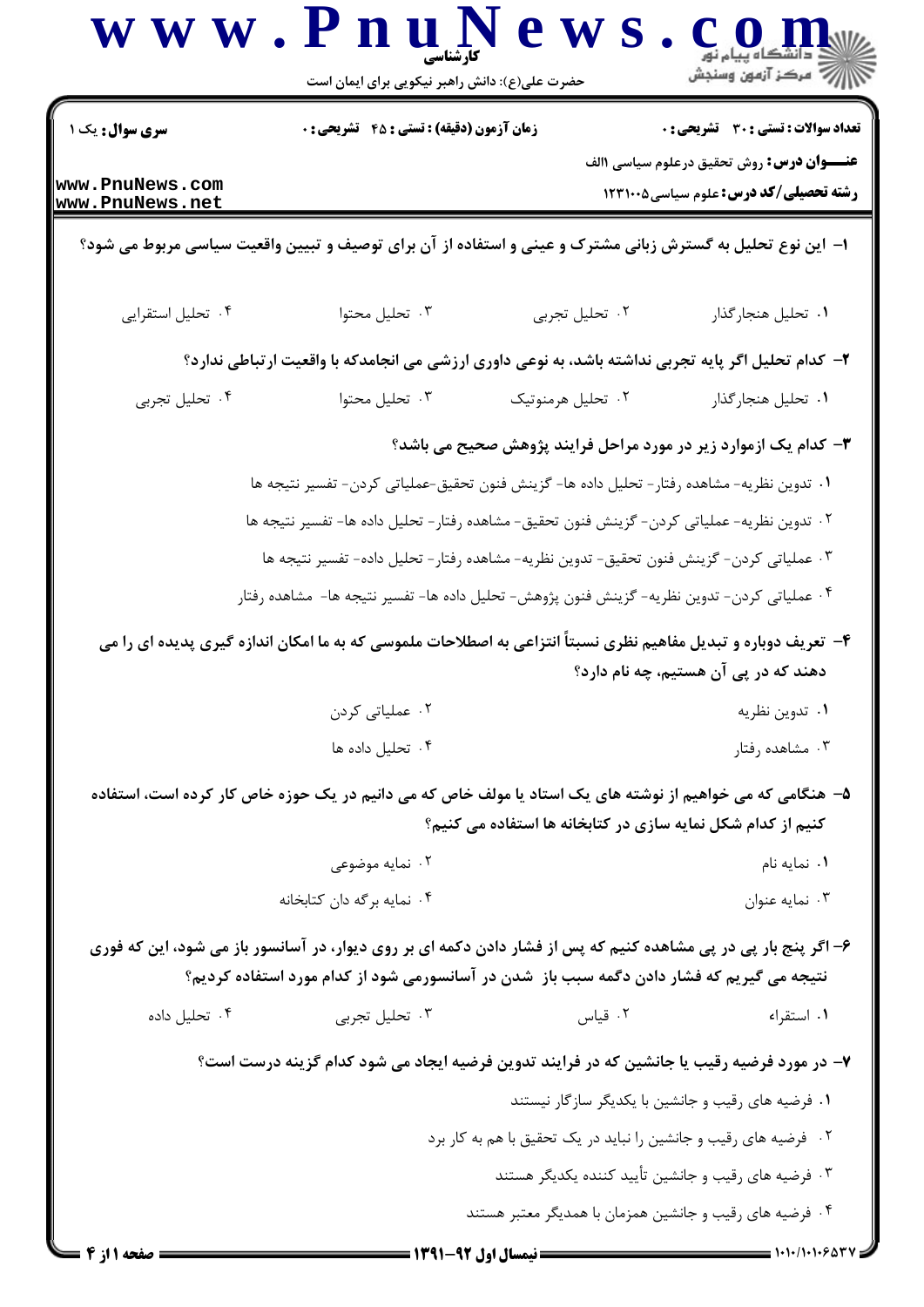| <b>سری سوال :</b> ۱ یک                                                                                              | <b>زمان آزمون (دقیقه) : تستی : 45 قشریحی : 0</b> |                                                                                                                                                                                            | تعداد سوالات : تستي : 30 ٪ تشريحي : 0                                                                     |
|---------------------------------------------------------------------------------------------------------------------|--------------------------------------------------|--------------------------------------------------------------------------------------------------------------------------------------------------------------------------------------------|-----------------------------------------------------------------------------------------------------------|
| www.PnuNews.com<br>www.PnuNews.net                                                                                  |                                                  |                                                                                                                                                                                            | <b>عنـــوان درس:</b> روش تحقیق درعلوم سیاسی <b>۱</b> الف<br><b>رشته تحصیلی/کد درس:</b> علوم سیاسی5۲۳۱۰۰ ک |
|                                                                                                                     |                                                  | ۸− متغیر هایی را که انتظار داریم مقدارشان در مقابل تغییر مقدار متغیر های دیگر تغییر کند چه می نامیم؟                                                                                       |                                                                                                           |
| ۰۴ متغیر مقدمه                                                                                                      | ۰۳ متغیر واسطه                                   | ۰۲ متغیر وابسته                                                                                                                                                                            | ٠١ متغير مستقل                                                                                            |
|                                                                                                                     |                                                  | ۹- روش نسبت دادن اعداد برای بیان ویژگی های یک پدیده را چه می نامند؟                                                                                                                        |                                                                                                           |
| ۰۴ نظریه                                                                                                            | ۰۳ تفسیر پژوهش                                   | ۰۲ فرضیه                                                                                                                                                                                   | ۰۱ اندازه گیری                                                                                            |
|                                                                                                                     |                                                  | ۱۰- نمونه ای که در آن همه ویژگی های اصلی جمع بزرگتری را که نمونه را از میان آن برگزیده اند، وجود دارد چه نام دارد؟                                                                         |                                                                                                           |
| ۰۴ نمونه منطقه ای                                                                                                   | ۰۳ نمونه معرف                                    | ۲. نمونه گیری گروهی                                                                                                                                                                        | ۰۱ نمونه چند مرحله ای                                                                                     |
|                                                                                                                     |                                                  | اا− کدام سطح از اندازه گیری کمترین اطلاعات را درباره پدیده ها گرد می آورد؟                                                                                                                 |                                                                                                           |
| ۰۴ اندازه گیری اسمی                                                                                                 | ۰۳ اندازه گیری اتفاقی                            | ۰۲ اندازه گیری فاصله ای                                                                                                                                                                    | ۰۱ اندازه گیری ترتیبی                                                                                     |
|                                                                                                                     |                                                  | ۱۲– در کدام روش برای قابل اعتماد بودن مقیاس های اندازه گیری، همان مقیاس به دست آمده را بارها و بارها برای همان                                                                             | مجموعه از موضوع ها به کار می گیریم؟                                                                       |
| ۰۴ روش خرده نمونه                                                                                                   | ۰۳ روش استقرا                                    | ۰۲ روش بازآزمایی                                                                                                                                                                           | ٠١. روش شكل جايگزين                                                                                       |
|                                                                                                                     |                                                  | ۱۲- در کدام رویکرد، همه ویژگی های هر فرد را با فردی دیگر جور نمی کنیم، بلکه افراد هر گروه را طوری تعیین می کنیم که<br>مطمئن باشیم میانگین ویژگی ها و توزیع هر ویژگی در گروه ها همانند است؟ |                                                                                                           |
|                                                                                                                     | ۰۲ رویکرد کنترل توزیع بسامد                      |                                                                                                                                                                                            | ۰۱ رویکرد گزینش تصادفی                                                                                    |
|                                                                                                                     | ۰۴ رویکرد گزینش ابتکاری                          |                                                                                                                                                                                            | ۰۳ رویکرد کنترل همتایابی                                                                                  |
| ۱۴–کدام نوع اعتبار درباره میزان عقلانی و منطقی بودن زمینه ای است که طرح ما فراهم می آورد تا بر اساس آن استنباط کنیم |                                                  | متغییر مستقل تغییر خاصی در متغییر وابسته ایجاد می کند یا نه؟                                                                                                                               |                                                                                                           |
| ۰۴ اعتبار عرفي                                                                                                      | ۰۳ اعتبار ذهنی                                   | ۰۲ اعتبار بیرونی                                                                                                                                                                           | ۰۱ اعتبار درونی                                                                                           |
|                                                                                                                     |                                                  |                                                                                                                                                                                            | ۱۵– کدام یک از عوامل زیر اعتبار بیرونی را تهدید می کند؟                                                   |
|                                                                                                                     | ۰۲ از دست رفتن افراد گروههای آزمایشی             |                                                                                                                                                                                            | ۰۱ اثرات واکنشی مربوط به آزمایش                                                                           |
|                                                                                                                     | ۰۴ گزینش ابزار سنجش                              |                                                                                                                                                                                            | ۰۳ اثر تصنعی برگشت                                                                                        |
|                                                                                                                     |                                                  | ۱۶- در کدام نوع از نمونه گیری؛ نمونه باید به شیوه ای برگزیده شود که تک تک و همه افراد یا موردهایی که در کل جمع قرار<br>دارند از فرصتی برابر برای انتخاب شدن به منظور تحلیل برخوردار باشند؟ |                                                                                                           |
| ۰۴ نمونه گیری همگن                                                                                                  | ۰۳ نمونه گیری پیشرفته                            | ۰۲ نمونه گیری تصادفی                                                                                                                                                                       | ۰۱ نمونه گیری منظم                                                                                        |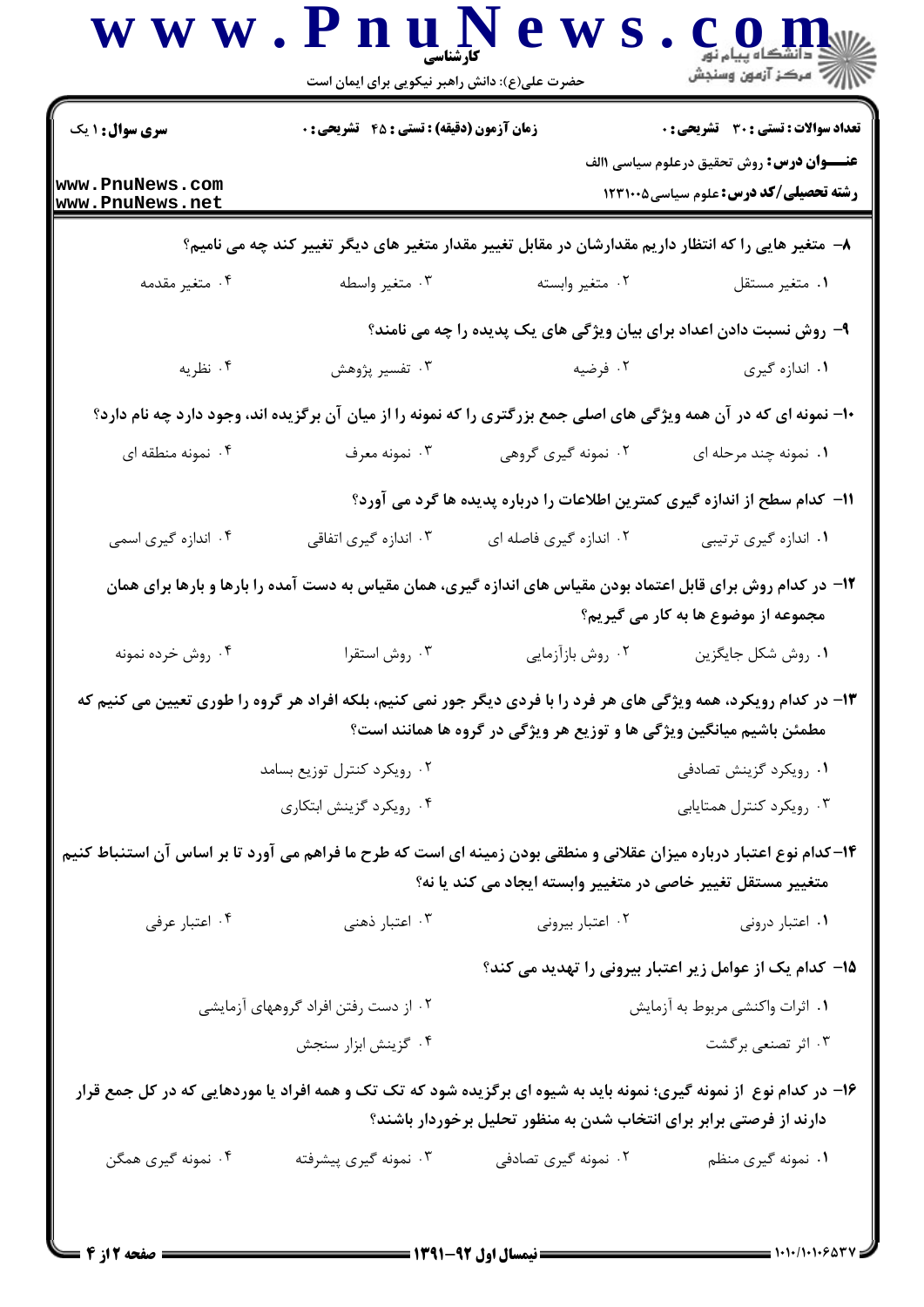| <b>سری سوال :</b> ۱ یک             | <b>زمان آزمون (دقیقه) : تستی : 45 تشریحی : 0</b>                                                                       |                                            | <b>تعداد سوالات : تستی : 30 ٪ تشریحی : 0</b>                                                     |  |
|------------------------------------|------------------------------------------------------------------------------------------------------------------------|--------------------------------------------|--------------------------------------------------------------------------------------------------|--|
| www.PnuNews.com<br>www.PnuNews.net |                                                                                                                        |                                            | <b>عنـــوان درس:</b> روش تحقیق درعلوم سیاسی \الف<br><b>رشته تحصیلی/کد درس:</b> علوم سیاسی1۲۳۱۰۰۵ |  |
|                                    | ۱۷- کدام نوع از نمونه گیری باعث سهولت کاربرد در مورد جمع های بزرگ می باشد؟                                             |                                            |                                                                                                  |  |
|                                    | ۰۲ نمونه گیری تصادفی منظم                                                                                              |                                            | ۰۱ نمونه گیری تصادفی ساده                                                                        |  |
|                                    | ۰۴ نمونه گیری مقیاس محور                                                                                               |                                            | ۰۳ نمونه گیری پژوهش محور                                                                         |  |
|                                    | ۱۸– در پژوهش زمینه یاب تبدیل کردن داده های گرد آمده به عبارتهای عددی به چه معناست؟                                     |                                            |                                                                                                  |  |
| ۰۴ نمونه گیری                      | ۰۳ کد گذاری                                                                                                            | ۰۲ تحلیل                                   | ۰۱ پردازش                                                                                        |  |
|                                    |                                                                                                                        |                                            | 1۹- مهمترین زیان مصاحبه کدام مورد می باشد؟                                                       |  |
| ۰۲ زمان گیر و هزینه بردار می باشد  |                                                                                                                        | ۰۱ موجب ایجاد انگیزه کاذب در پاسخگو می شود |                                                                                                  |  |
|                                    | ۰۴ موجب ایجاد واکنش در پاسخگو می شود                                                                                   |                                            | ۰۳ به نتیجه علمی دلخواه منجر نمی شود                                                             |  |
|                                    | +۲- در کدام شیوه زمینه یابی با هر پاسخگو به شیوه متفاوتی رفتار می شود، زیرا برای دستیابی به اطلاعاتی که تنها در اختیار |                                            | اوست، رفتاری ویژه لازم است؟                                                                      |  |
|                                    | ۰۲ مصاحبه با نخبگان                                                                                                    |                                            | ٠١. مصاحبه با كاركران                                                                            |  |
|                                    | ۰۴ مصاحبه با گروه های خاص                                                                                              |                                            | ۰۳ مصاحبه برای پژوهش زمینه یاب                                                                   |  |
|                                    | <b>۳۱</b> - مقیاس سازی بسیار ساده ای است که به موجب آن یک رشته گزاره به هر پاسخگو ارائه و داوری ارزشی او خواسته می     |                                            | شود؟                                                                                             |  |
|                                    | ۰۲ مقیاس سازی گاتمن                                                                                                    |                                            | ٠١ مقياس سازى لى كرت                                                                             |  |
|                                    | ۰۴ مقیاس سازی دیویی                                                                                                    | ۰۳ مقیاس سازی ثرستون                       |                                                                                                  |  |
|                                    | ۲۲– زمانی که با پدیده جدیدی مواجه هستیم که در حال وقوع است یا زمانی که نمی توانیم به سودمندی گزارش های دیگران          |                                            | اعتماد کنیم از کدام روش پژوهش استفاده می کنیم؟                                                   |  |
| ۴. پژوهش مستقیم                    | ۰۳ پژوهش زمینه یاب                                                                                                     | ۰۲ تحلیل محتوا                             | ۰۱ مقیاس سازی                                                                                    |  |
|                                    | ۲۳– هدف کدام برنامه پژوهشی ارائه دقیق برخی از پدیده ها به شکلی است که بهتر بتوانیم پرسش های پژوهشی و فرضیه ها را       |                                            | تدوين كنيم؟                                                                                      |  |
| ۴. پژوهش سنخ شناسانه               | ۴. پژوهش تبييني                                                                                                        | ۰۲ پژوهش توصیفی                            | ١. پژوهش تجسمى                                                                                   |  |
|                                    | ۲۴– اگر در کتابخانه، برای شناسایی از ترکیب حروف و اعداد استفاده شده باشد؛ از کدام روش استفاده شده است؟                 |                                            |                                                                                                  |  |
|                                    |                                                                                                                        |                                            |                                                                                                  |  |